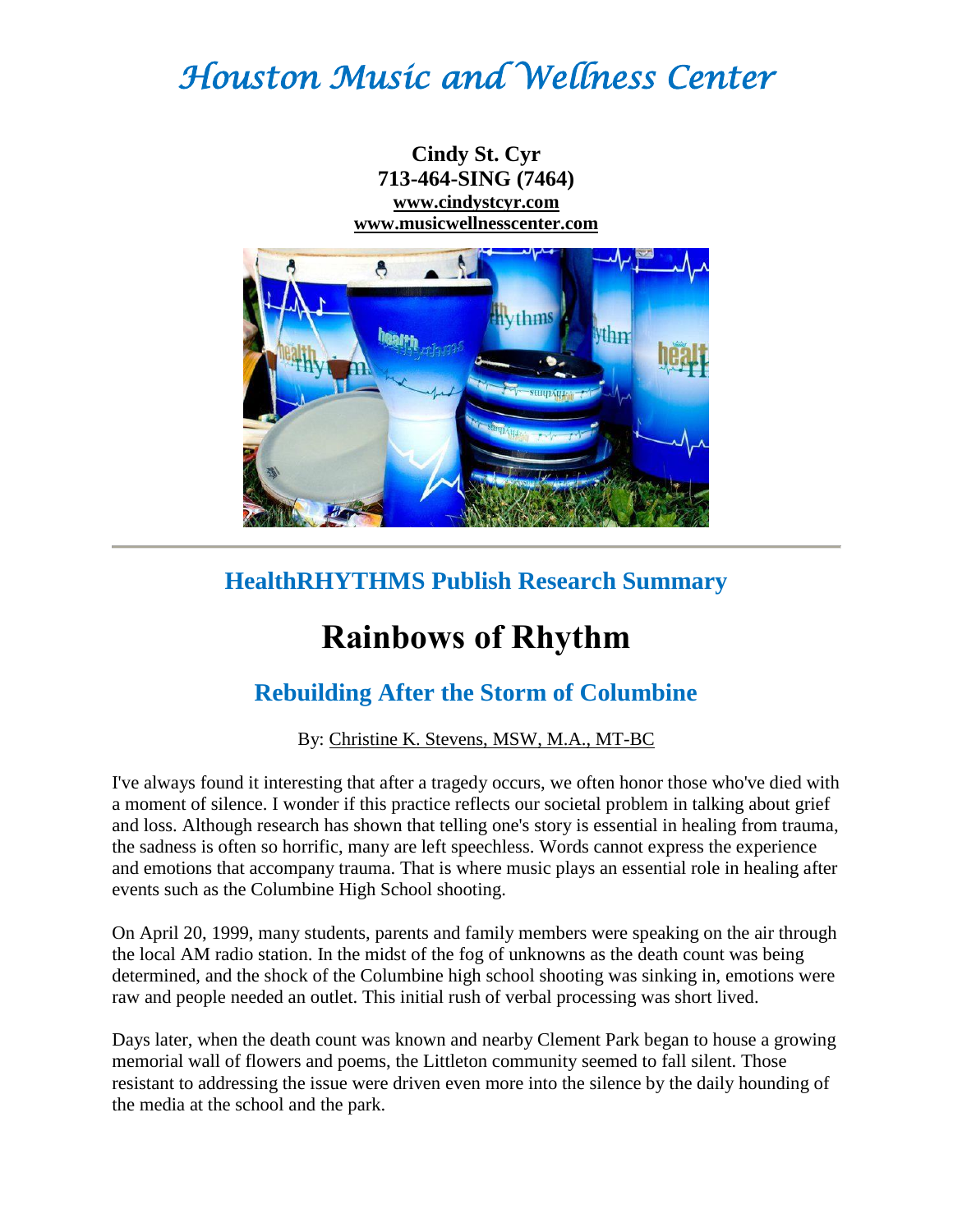At this time, music found its way into the grief process on a large scale. Two high school students wrote the song, "Columbine Friend of Mine." They recorded the song and made it available on the web. They performed it at the memorial and later in Washington D.C. at a hearing on school violence. Their song contained the speechless emotions of so many students, children, and parents felt deep in their hearts.

Although a request for a drum circle had arrived immediately following the shooting, I advised against it. The sound of the drums so soon after the shooting would be counter-therapeutic, potentially triggering the auditory memory of the gunshots heard in the school that day. Instead, music therapy services were provided by the American Music Therapy Association and many music products companies who co-sponsored the "Music for Littleton" project, directed by Brenda Luksch. It was still a challenge to reach the students. People didn't want to talk about it. They wanted to be left alone.

One year later, an opportunity arose to bring music into the healing of the Littleton community. As part of the one-year anniversary memorial event, we were asked by the peace organization, TREACE to hold a community drum circle in Clement Park. Now far enough removed from the actual shooting, it was the perfect use of community music making for emotional expression and relationship repairing.

The event included a closed memorial service for the Columbine students followed by an open day in the park with peers and family. I immediately enlisted the help of my friends and colleagues Bob Anzlovar, a Denver drum circle facilitator, Bob Rupp, owner of the Denver based store, Rupp's Drums, and Rami Liddle, a community change agent and asset-builder in Colorado who helped organize the event.

We established the purpose of the drum circle as four-fold:

1. To offer a non-verbal modality for emotional expression.

2. To rebuild connections between community members and within families through working together musically.

3. To increase the morale of the community and re-establish hope.

4. To practice through the music experience, the skills needed in rebuilding the community.

We listed six skills we felt were needed to reach this goal:

- 1. Listening
- 2. Contributing
- 3. Respecting
- 4. Appreciating
- 5. Being
- 6. Connecting

We came to think of the drum circle as rainbow-building after the flood.

We chose the instruments wisely, bringing REMO tubanos specially for their more contained, softer tones and supplementing them with many sustaining ambient sounds such as rainsticks, ocean drums, chimes, gongs, and bells. We brought a Brazilian bass drum, the surdo to sound out the deep heartbeat rhythm that underlined the grooves of the day.

In an effort to explain the purpose of the drum circle, we created a bookmark which also listed